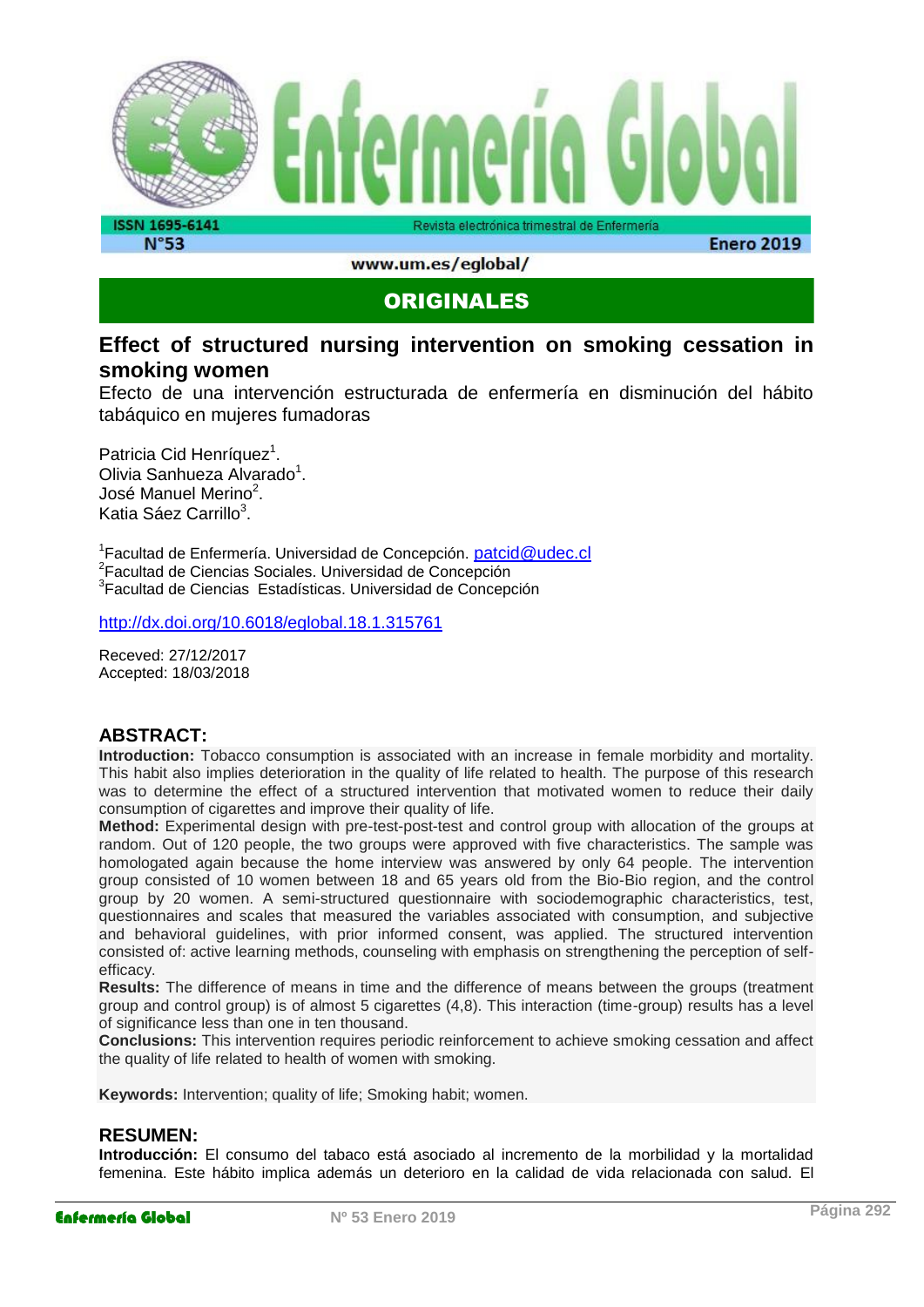propósito de esta investigación fue determinar el efecto de una intervención estructurada que motivara a las mujeres a disminuir el consumo diario de cigarrillos y mejorar su calidad de vida.

**Método:** Diseño experimental con preprueba-postprueba y grupo de control con asignación de los grupos al azar. De 120 personas se homologaron los dos grupos con cinco caracteristicas, se homologó nuevamente la muestra porque respondieron la entrevista en domicilio sólo 64 personas. El grupo intervención estuvo constituido por 10 mujeres entre 18 y 65 años de la región del Bio- Bío, y el grupo control por 20 mujeres. Se aplicó un cuestionario semiestructurado de características sociodemográficas, de test, cuestionarios y escalas que midieron las variables asociadas al consumo, y las orientaciones subjetivas y conductuales, previo consentimiento informado. La intervención estructurada estuvo conformada por: métodos activos de aprendizaje, consejería con énfasis en el fortalecimiento de la percepción de autoeficacia.

**Resultados:** La diferencia de medias en el tiempo y la diferencia de medias entre los grupos (grupo tratamiento y grupo control) es de casi 5 cigarrillos (4,8), esta interacción (tiempo-grupo) resulta a un nivel de significación menor al uno por diez mil.

**Conclusiones:** Esta intervención requiere de reforzamiento periódico hasta lograr la deshabituación tabáquica e incidir en la calidad de vida relacionada con salud de las mujeres con hábito tabáquico.

**Palabras clave:** Intervención; calidad de vida; Hábito tabáquico; mujeres.

## **INTRODUCTION**

Currently, smoking is considered a chronic disease, as well as one of the greatest health problems in the health of people and therefore, in the public health of the  $countries<sup>(1)</sup>$ .

Tobacco was a preferably habit of males  $(2,3)$ . Different authors point out that the women started to smoke tobacco as a symbol of thee equality provided by the feminist movement, which began at the end of the nineteenth century to achieve legal equality (the right to female's suffrage) and equality of conditions at work  $(4,5)$ .

Tobacco companies strategically have taken advantage of these changes in the woman and publicized tobacco consumption associated to women's liberation, autonomy and gender equality  $(5.6)$ .

It is estimated that between 1950 and 2000, ten million women died worldwide due to tobacco consumption. Currently, this figure is around one million per year. It has also been observed that due to their biological consequences, they are more vulnerable to the negative effects of tobacco  $^{(7)}$ .

National studies account for the increase in cigarette consumption in the general population and particularly in women. It is estimated that because of this habit, 45 people die per day, between women and men, despite the health policies in the prevention of smoking (8).

At Latin American level, the prevalence of consumption is higher in Chile, both in adult population (41%) and adolescents aged 13 to 15 years (35.1%), respect to results from other countries (1).

Specifically, Chilean Women older than 15 years are in the group of women who consume more tobacco in the world and the first in Latin America<sup> $(9)$ </sup>. It is even more alarming that the prevalence of tobacco consumption in adolescents aged between 13 and 15 years, who lead tobacco consumption in the world with 39.80%<sup>9</sup>.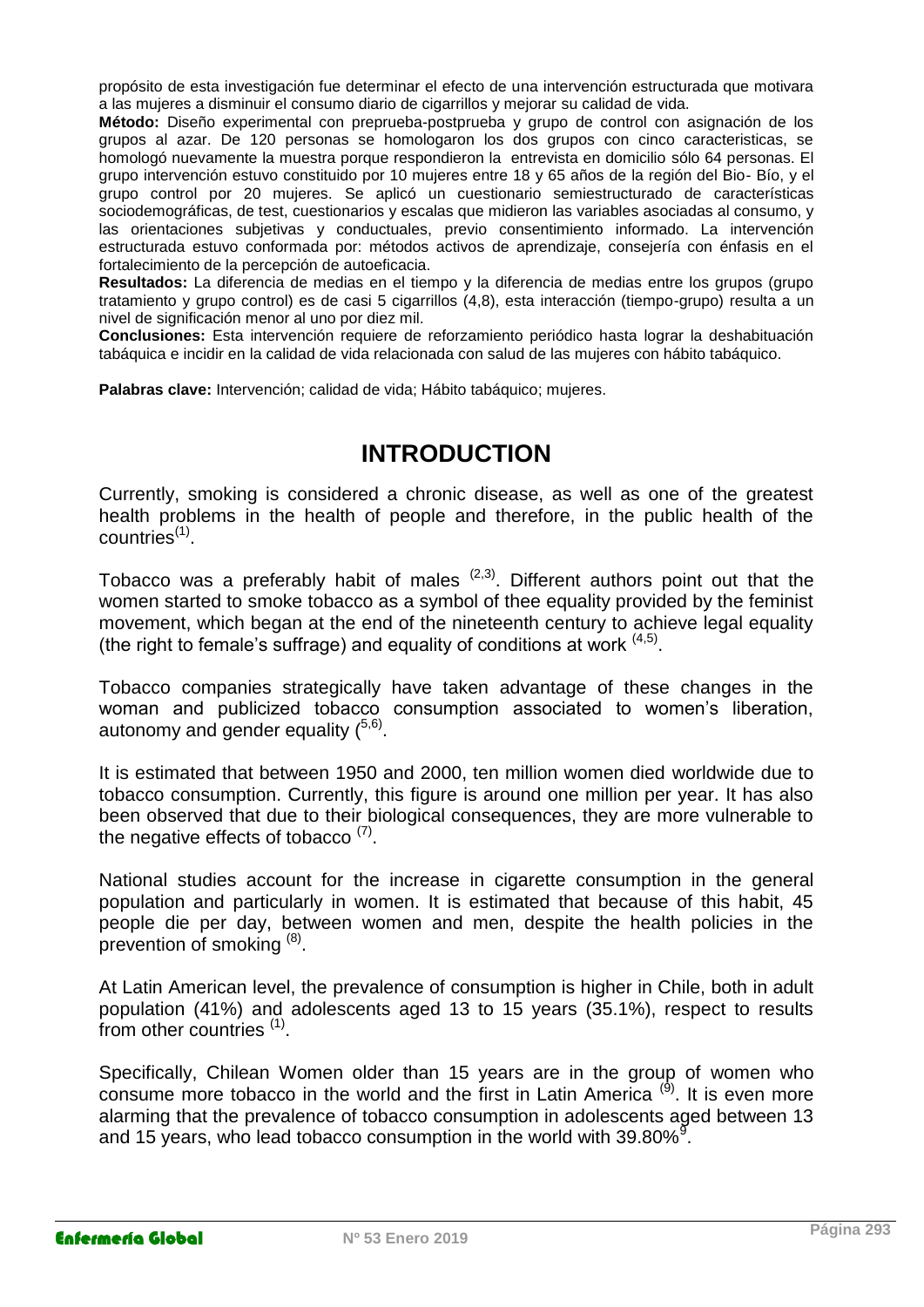In the last study of drugs in the general population it was observed an increase in the daily consumption in women in 2014 (22.2%) respect to 2012 (20.1%). These values are similar to those observed in the consumption of men<sup>(10)</sup>. With these figures, a gradual increase in the cigarette consumption is foreseen and with it, an increase in the consequences of this habit.

The increase in tobacco consumption in women has brought negative consequences for their health. Among the ten major causes of specific death, six of them would be related to tobacco consumption. These would correspond to cerebrovascular, ischemic heart and hypertensive diseases, pneumonia, urinary system diseases, and chronic diseases of the lower respiratory tract  $^{(8)}$ .

Studies show that those who consume tobacco report a lower quality of life respect to those without this habit <sup>(11,12)</sup>.

With regard to studies about the use of interventions to achieve smoking cessation and impact on the quality of life of people, these are diverse, such as educational programs, brief advice, and pharmacological therapy among others <sup>(12)</sup>. There is a consensus that the motivational interview and behavioral cognitive strategies are those that should be used by the professionals in order to achieve a change in the behavior of smokers (13) . *It is clear that interventions carried out by health professionals have a positive impact on the health of people (14) .* Reinforcement with telephone calls is very important (*15)* .

The World Health Organization (2010)  $(7)$  proposed six tobacco control measures called MPOWER, which demonstrated its effectiveness to reduce its consumption. Two measures can be highlighted in this study: offer help to quit tobacco and warn about its dangers.

The analyzed studies highlight the importance of performing an intervention that considers an educational program that valuates the motivation of the person and promotes its self-efficacy for changing the smoking behavior, being a personal decision that could benefit their quality of life.

This motivated to perform this study, whose hypothesis was: A structured intervention has positive effects on the cessation of smoking habit and the quality of life of women who smoke.

The intervention was based on the Model of Quality of Life Related to Health, the Trans-theoretical Model of Change and the Theory of Planned Behavior. These conceptual schemes allow targeting the intervention and thus, decrease tobacco consumption and improve the quality of life of women.

# **METHOD**

Experimental design with pre-test, post-test and control group (with randomly allocated groups)<sup>(15)</sup>. According to Hernández, Fernández & Baptista (2003)<sup>(15)</sup> the pre-test allows evaluating if the randomization was adequate. This is very important when working with small groups of 15 people or less. In addition, it allows analyzing if there are differences between the pre-test and post-test scores. In this case, internal validity must be determined <sup>(16)</sup>.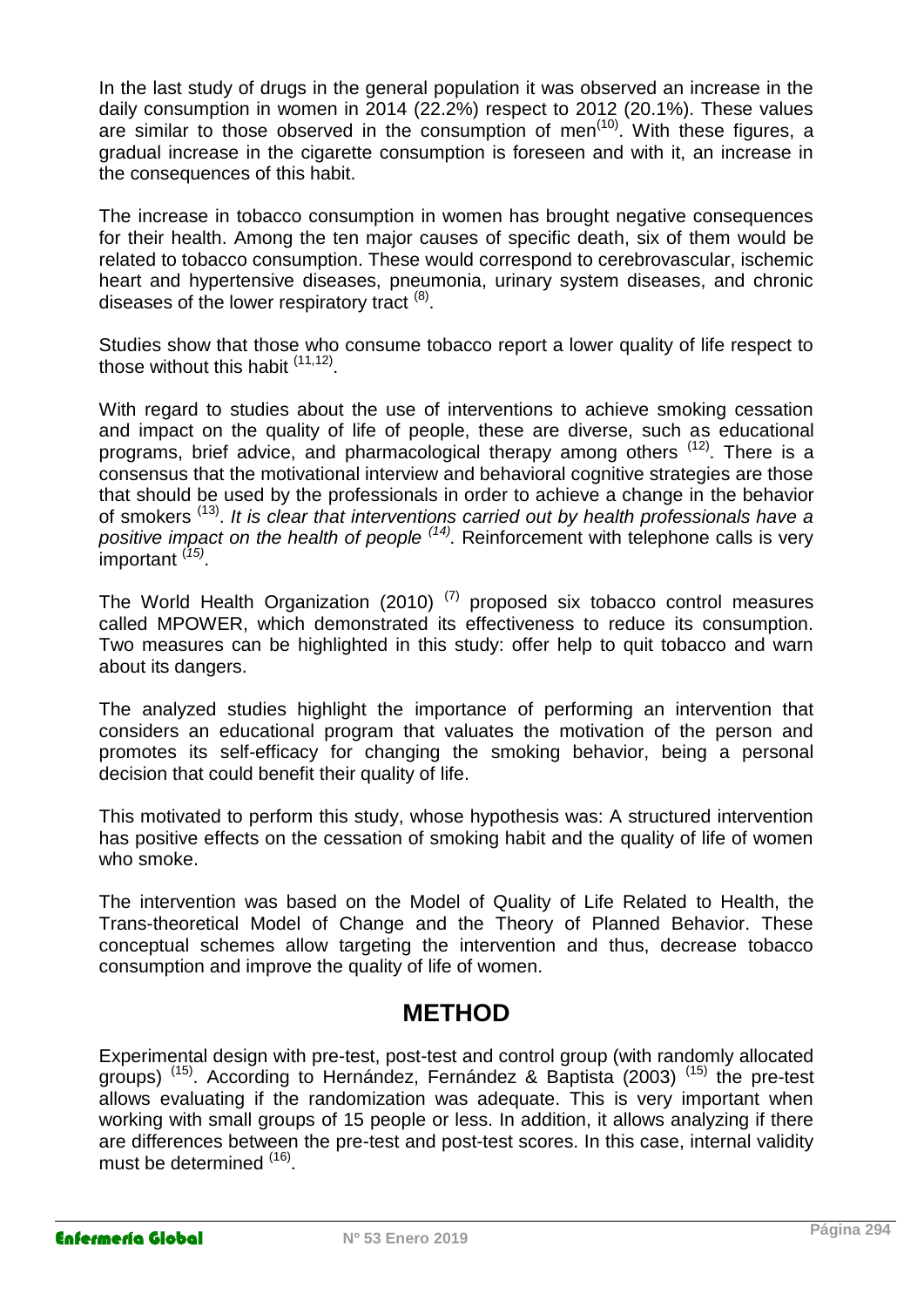The Structured Intervention was constructed based on evidences recommended as efficient in reducing the smoking habit in different contexts both national and international. Subsequently, expert peer evaluation was requested. The intervention areas were as follows:

- Education for health through active learning methods.
- Counseling with emphasis on strengthening the perception of self-efficacy.
- Regular telephone calls for reinforcement.
- Didactic support material.
- Personalized interview.

The universe was made up by a total f 211 with smoking habit, of 18 to 65 years of age, assigned to the Cardiovascular Program of 4 Family Health Centers (CESFAM) in the Concepción commune, Biobío Region.

The sample was determined considering all Health Centers of Concepción and through a random selection of them, four Health Centers were chosen. From the databases and prior authorization, the people were selected. Women with chronic pathologies and psychiatric diseases were excluded.

The files of the women were chosen (random numbers) in each center at a proportional percentage, consisting of 120 women with smoking habits. Two random groups were formed on this sample, each of 60 women (group A and group B). In order to verify the equality of the groups, the t-student statistical test was carried out. Groups A and B were formed having similar characteristics of age, size, body mass index, systolic pressure and waist circumference. There were no differences between the means of the characteristics of both groups, according to the test of difference of means, the p value was higher than  $0.05$  ( $p > 0.05$ ).

In the sample there was a loss of 53.33% due to several reasons. In total, 64 women were interviewed at home.

A total of 30 people from group A and 34 from Group B responded the pre-test. The experimental sample was finally made up by 10 women (A) who participated in the intervention and 20 women who acted indirectly as a control or comparison group (B). The group that participated directly in the intervention did so through group workshops (8 sessions) lasting 45 minutes. The women who integrated the groups (experimental and control) were evaluates at the beginning and 3 months after the intervention.

The dependent variables of the study were the consumption of cigarettes and the quality of life, related to health (analyzed in their components physical health (PHC) and mental health (MHC). On the other hand, the main independent variable was the structures intervention (interactions between the researcher-facilitator and the women smokers who participated of the intervention through workshops). In addition, other socioeconomic variables (age, number of children, level of study, marital status and religion); subjective and behavioral orientations (perception of self-efficacy, Health promoter lifestyle); variables associated to tobacco consumption (number of years smoking, age of onset of smoking, number of attempts to quit smoking, period without smoking, resistance of urge to smoke, motivation to quit smoking, reasons why the participant smokes and physical dependency to nicotine).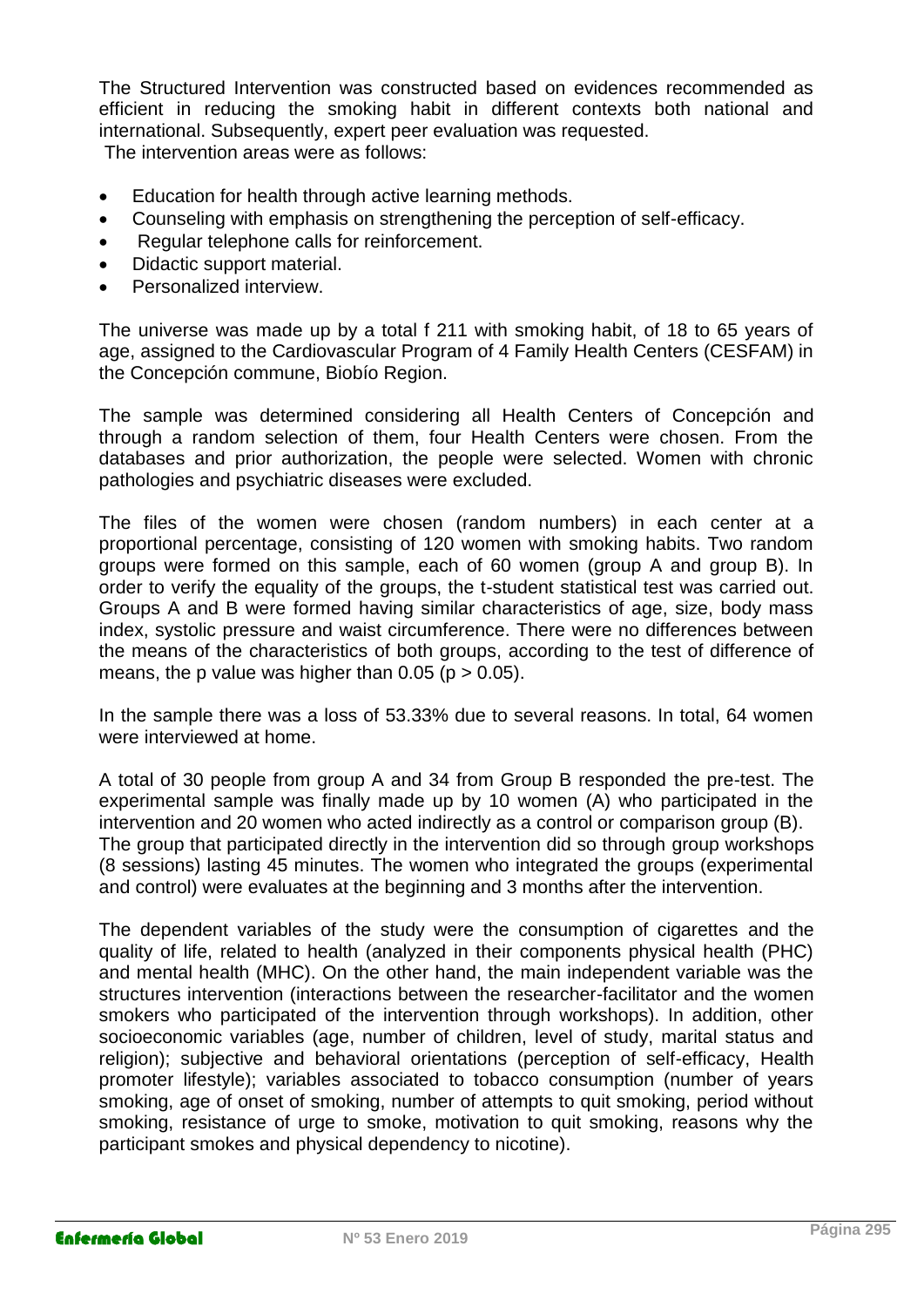The data collection instrument was made up of: Semi-structured questionnaire of sociodemographic variables, Questionnaire SF-36<sup>(17)</sup> General self-efficacy perception scale <sup>(18)</sup>, Health promoter lifestyle questionnaire <sup>(21)</sup>, Health promoter lifestyle questionnaire II<sup>(19)</sup>, Questionnaire of urgency to quit smoking<sup>(20)</sup>, Motivation test to quit smoking and Questionnaire to measure to measure dependence to nicotine <sup>(22)</sup> to measure the study variables.

The instrument was applied before and after the intervention through a personalized interview by the researcher and trained university students, in the home of women smokers, with their informed consent.

A pilot test was carried out in a group of 45 women with characteristics similar to that of the sample, assigned to a Health Family Center of the commune of Concepción, to whom the instrument developed for the research was applied.

Data were processed in a computer system, in S.P.S.S software version 15.0 and in SAS 91 software of the Department of Statistics of the University of Concepción.

Treatment analysis: To determine the effect of the intervention in the experimental group and its comparison with the control group, the student-t test was used. On the other hand, to establish the group-time interaction, difference in difference was used. This protocol was reviewed by the Ethics Committee of the Faculty of Medicine and authorizations were requested to the Director of the Family Health Center and Director of the Health Municipal Administration.

## **RESULTS**

The internal consistency of the measurement instruments used in this research was high, with a Cronbach's alpha value of 0.80 for the Physical and Mental Health components, the General Self-Efficacy Perception scale, the EVPS II questionnaire, the Resistance questionnaire for the Urgency to smoke. The reliability for the Motivation Test to stop smoking and physical dependence on nicotine was acceptable.

#### **Phase: Intervention**

A total of 10 women belonging to group A responded to the invitation to participate in the structured intervention. They constituted the treatment group and participated directly in the intervention. Of the women of group B who responded the pre-test, only 20 participated in the second intervention or post-test, fulfilling the function of comparison group and acting indirectly in order to detect the effects of the intervention. The women of the treatment group reported having an average of 46.58 years, slightly lower in age with the women of the control group, with 38.27 years. These differences are not statistically significant according to the p value of 0.082.

Both, the women in the treatment group and those of the control group expressed having a sufficient lifestyle. They perceive themselves with high self-esteem, declared themselves to be responsible with their health, to maintain a sufficient nutrition, to feel good spiritually and with good interpersonal relationships. However, they expressed having insufficient physical activity and stress management.

On the other hand, the women of the treatment group perceive themselves with lower physical and mental health than women of the control group.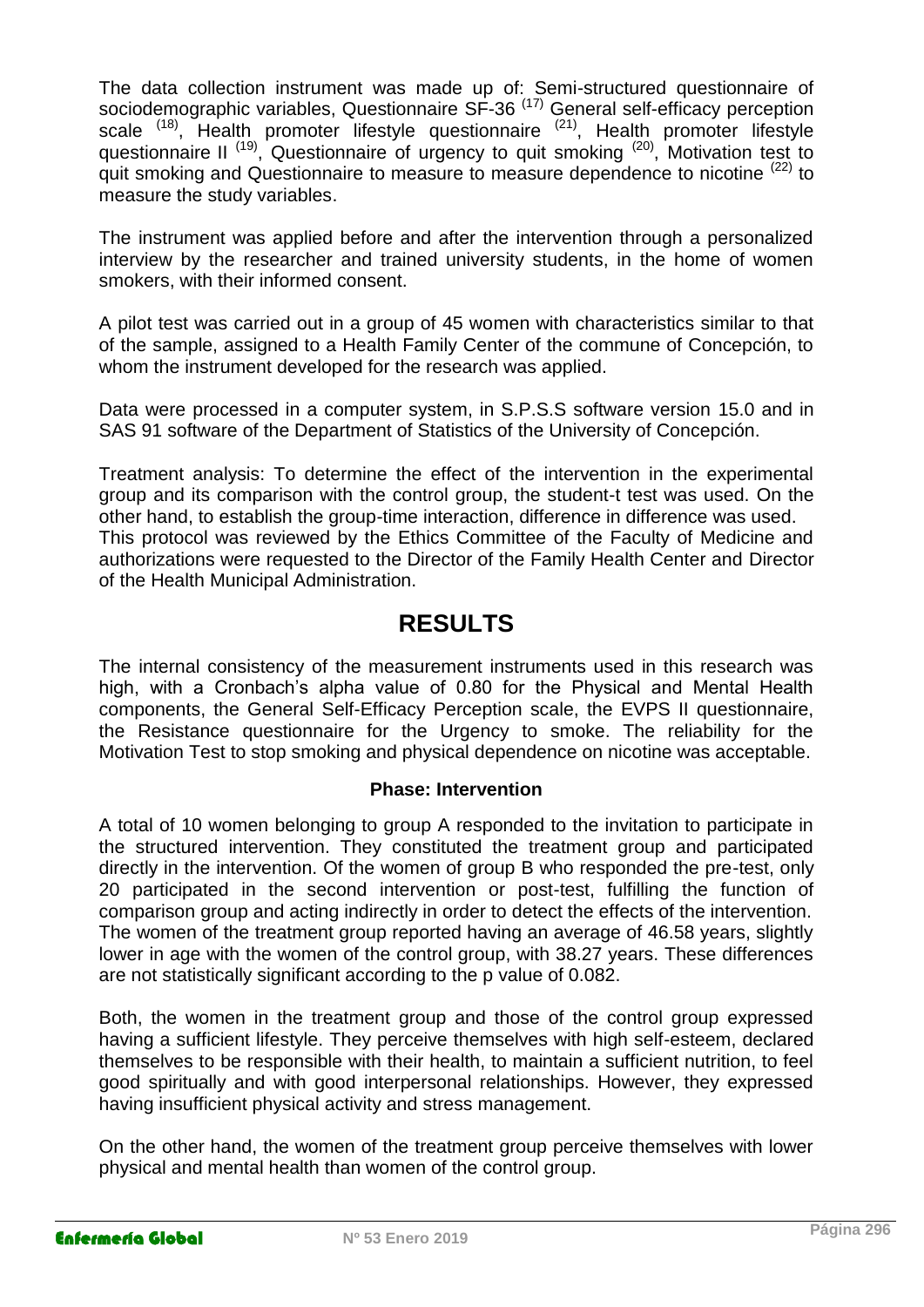The time that women of the treatment group have been smoking is in average of 23.80 years, fluctuating between + 8.87, and that of the control group is 17.68, between 5.02 and 30.34 years. These differences are not statistically significant and the p value was 0.183. There similar values in both groups with respect to the times they have tried to stop smoking in the last two years (Table 1).

The women of treatment group were in average 9 days without smoking the last time they tried. On the other hand, women of the control group remained less time without smoking. These differences are not statistically significant, according to the p value of 0.636.

Similar values were achieved by women of both groups in the Resistance test of urgency to smoke. In average, they achieve 40 points, that is to say that women oppose little resistance to smoking when facing certain situations such as sharing or feeling tense, among others.

The women of the treatment group report a low motivation to quit smoking (average 6 points), just like those of the control group, who obtained 5 points in the Richmond's test.

Both women of the treatment and control groups declare smoking for pleasant as well as unpleasant feelings. Likewise, they report that the motives to quit smoking would be due to their health.

Regarding nicotine dependence, women of the control group scored an average of 1.50 points in the Fagerström test. On the other hand, the value achieved by the women in the control group was slightly higher (1.85), being considered a low nicotine dependence in both cases.

In average, women of the treatment group smoke two cigarettes a day more than those in the control group.

In the analysis of this table, it can be observed that women of the control and treatment groups have similar characteristics of tobacco consumption in the first measurement.

In general, all these characteristics of the smoking habit between women of both groups present no statistically significant differences (Table 1).

|                                       | RG <sub>1</sub> |      | RG <sub>2</sub> |       |       |         |
|---------------------------------------|-----------------|------|-----------------|-------|-------|---------|
|                                       |                 |      |                 |       | T- I  | Student |
|                                       | $N =$           | 10   | $N = 20$        |       |       |         |
|                                       | Mean            | sd   | Mean            | sd    |       | D       |
|                                       |                 |      |                 |       |       |         |
| Number of years smoking               | 23.80           | 8.87 | 17.68           | 12.66 | 1.366 | 0.183   |
| Number of attempts to quit<br>smoking | 2.25            | 1.04 | 2.09            | 1.22  | 0.298 | 0.769   |

**Table 1:** Comparison of the tobacco consumption characteristics of the women of treatment group  $(RG_1)$  and control group  $(RG_2)$  in the pre-test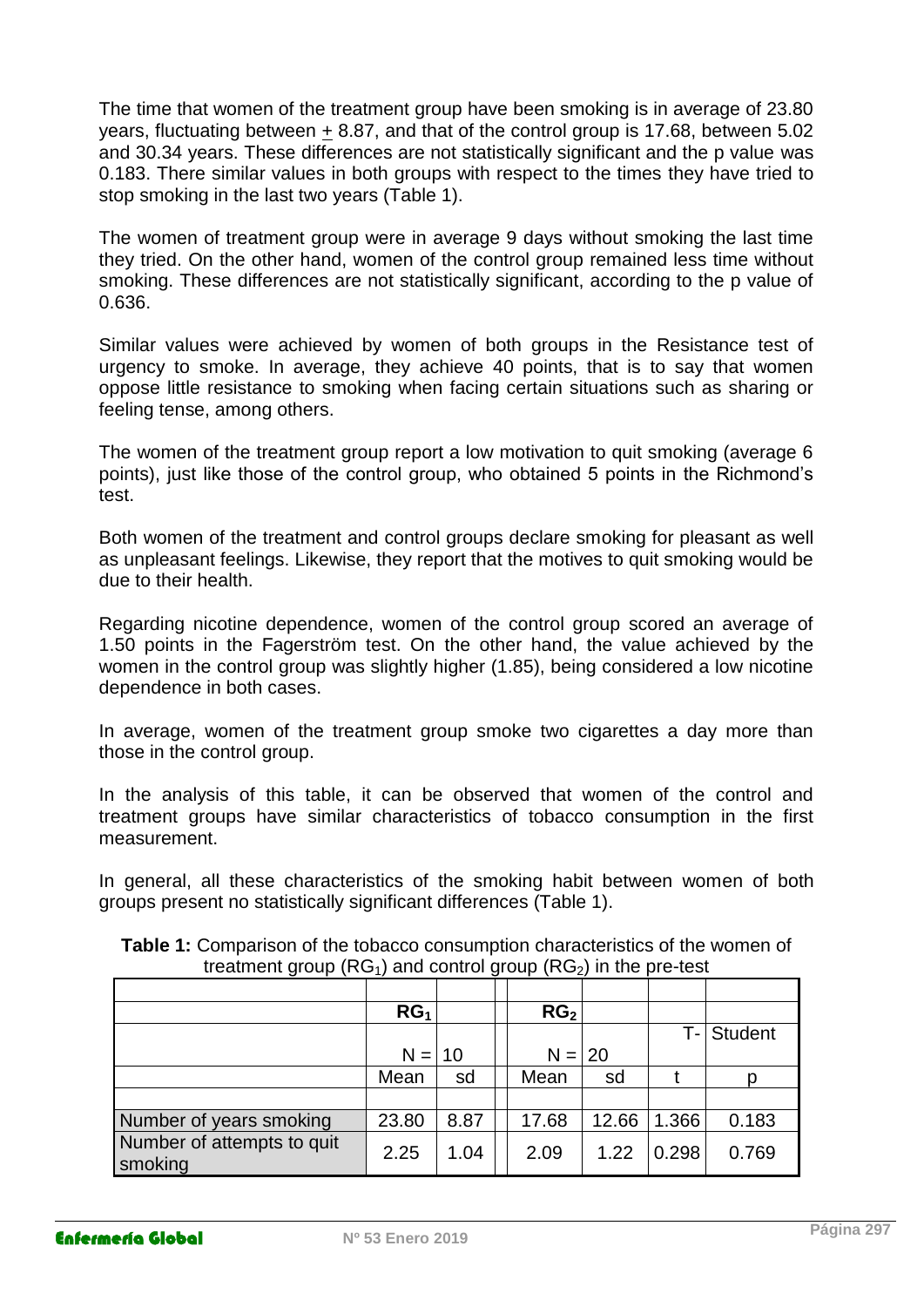| Period without smoking<br>(days)                                                                 | 8.94           | 13.55 | 6.19  | 11.29 | 0.482 | 0.636 |
|--------------------------------------------------------------------------------------------------|----------------|-------|-------|-------|-------|-------|
| Resistance of urgency to<br>smoke                                                                | 40.07          | 20.42 | 41.71 | 26.38 | 0.172 | 0.864 |
| Motivation to quit smoking                                                                       | 6.10           | 1.20  | 5.00  | 2.05  | 1.559 | 0.130 |
| Reasons why you want to<br>quit smoking is $(1 = \text{family}; 2 =$<br>health; 3=does not want) | $\overline{2}$ | 0     | 2.10  | 0.45  | 0.701 | 0.489 |
| Reasons for smoking<br>(0=Unplassant reason;<br>$1 =$ pleasant reasons)                          | 0.40           | 0.52  | 0.50  | 0.51  | 0.502 | 0.622 |
| Nicotine dependence                                                                              | 1.50           | 1.58  | 1.85  | 2.23  | 0.442 | 0.662 |
| Consumption of daily<br>cigarettes                                                               | 8.80           | 6.63  | 6.60  | 6.44  | 0.873 | 0.390 |

Source: own

#### **Final phase: Result of the intervention effect**

The women of the treatment group in the pre-test reported smoking an average of 9 cigarettes a day and in the post-test they decreased their consumption by an average of 4 (3.80) cigarettes. The difference of the tobacco consumption between these two measurements over time was in average of 5 cigarettes a day in the group that participated in the intervention (Table 2).

**Table 2:** Comparison of the daily tobacco consumption of the women of the treatment group  $(RG_1)$  and control group  $(RG_2)$  in the post-test

|                                              | RG <sub>1</sub>            |                             |                               | RG <sub>2</sub>            |                                 |                        |             |
|----------------------------------------------|----------------------------|-----------------------------|-------------------------------|----------------------------|---------------------------------|------------------------|-------------|
|                                              | Pre-test<br>0 <sub>1</sub> | Post-test<br>0 <sub>2</sub> | $0_2 - 0_1$                   | Pre-test<br>0 <sub>3</sub> | Post-<br>test<br>0 <sub>4</sub> |                        | $0_4 - 0_3$ |
|                                              | Means                      | Means                       | <b>Difference</b><br>of means | Means                      | Means                           | Difference<br>of means | Means       |
| <b>Daily</b><br>consumption<br>of cigarettes | 8.80                       | 3.80                        | $-5.0$                        | 6.60                       | 6.40                            |                        | $-0.20$     |

Source: own

On the other hand, the women of the control Group in the pre-test expressed smoking in average 7 cigarettes per day, slightly lower than the consumption expressed in the post-test (6.40). The difference in the daily consumption over time was minimal, of 0.20 cigarettes per day as average.

The difference of means in the cigarette consumption of the treatment group over time (before and after participating in the intervention) was 5 cigarettes (Table 3).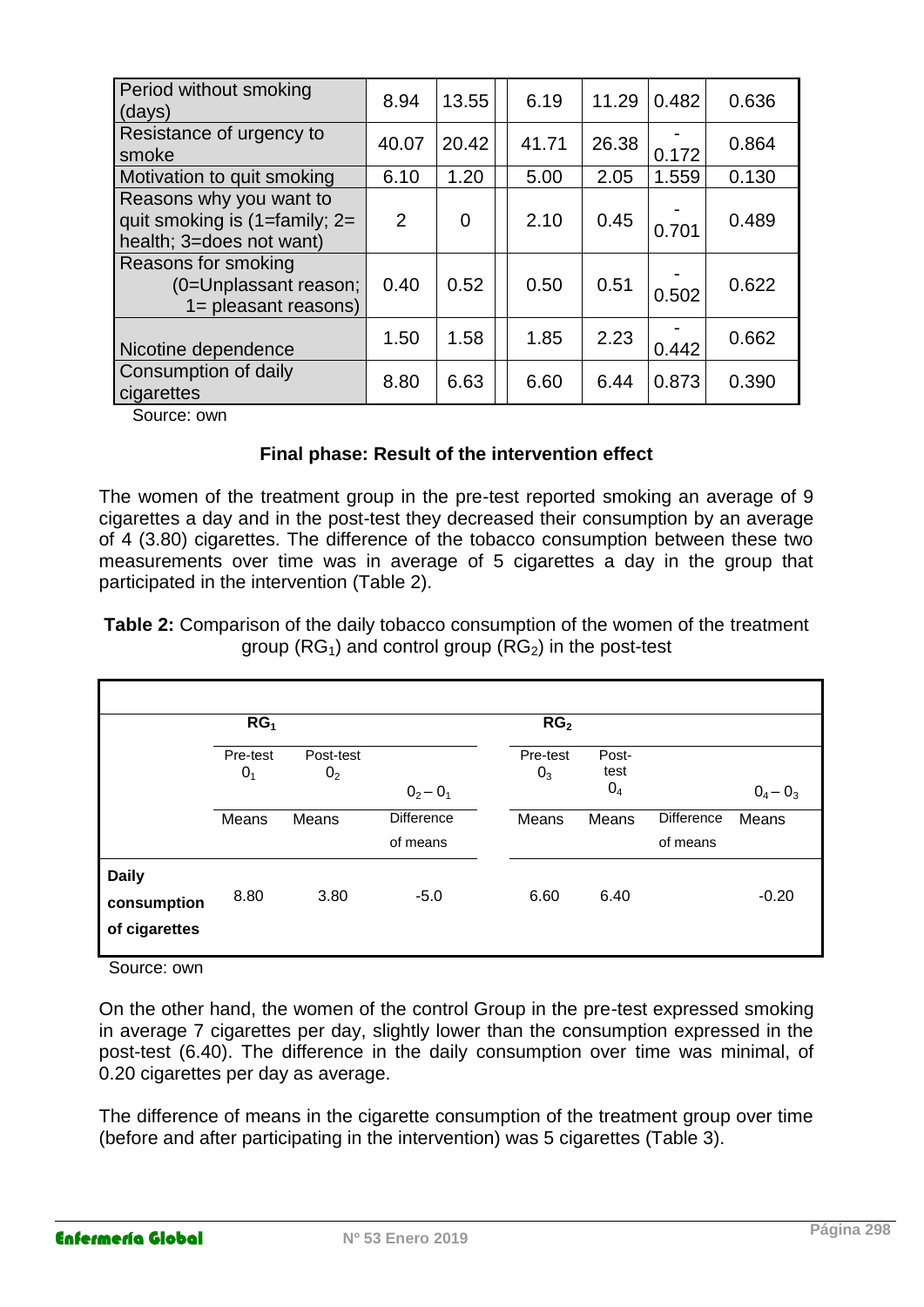**Table 3:** Difference in difference of the daily cigarette consumption between treatment group and control group, pre-test and post-test

|                                | <b>Treatment</b><br>Group      | <b>Control</b><br>Group        | Comparison                                             |           |          |  |  |  |
|--------------------------------|--------------------------------|--------------------------------|--------------------------------------------------------|-----------|----------|--|--|--|
|                                | <b>Differences</b><br>of means | <b>Differences</b><br>of means | Difference in<br>differences<br>$(0_4 - 0_3) - (0_2 -$ | Student-t | p        |  |  |  |
|                                | $(0_2 - 0_1)$                  | $(0_4 - 0_3)$                  | $0_1$                                                  |           |          |  |  |  |
|                                | $N=10$                         | $N = 20$                       |                                                        |           |          |  |  |  |
| Daily cigarette<br>consumption | $-5.0$                         | $-0.2$                         | 4.8                                                    | 6, 22     | < 0.0001 |  |  |  |

Source: own  $p < 0.05$ 

In the control Group, the consumption reduction was less than one cigarette (0.2) in the time between the second measurement with respect to the first measurement.

The difference of means over time and the difference of means between the groups (treatment and control group) is almost 5 cigarettes (4.8). This intervention (timegroup) is at a significance level lower than one per ten thousand. This means that the behavior is highly significant, showing that is attributable to the intervention or treatment (Table 3).

Some women of the control group increased daily cigarette consumption respect o the first measurement. On the other hand, those who participated in the intervention decrease the consumption and even 4 of them stopped smoking.

The women of both groups slightly increased their average scores in PHC and MHC (components of the health-related quality of life) tough this relation was not statistically significant. Consequently, neither the Physical Health Component nor the Mental Health Component became effective for the case of the health-related quality of life.

Women who were successful in decreasing the daily consumption of cigarettes are perceived as having good self-efficacy and slightly increased the average respect to the first measurement. They declare a lifestyle that promotes sufficient health and they are perceived as responsible with their health, with low physical activity, good nutrition, well spiritually, and with an insufficient stress management.

By comparing the average scores achieved in both measurements, it can be observed that such scores slightly increased in the second measurement, except in spiritually, in which these scores decreased.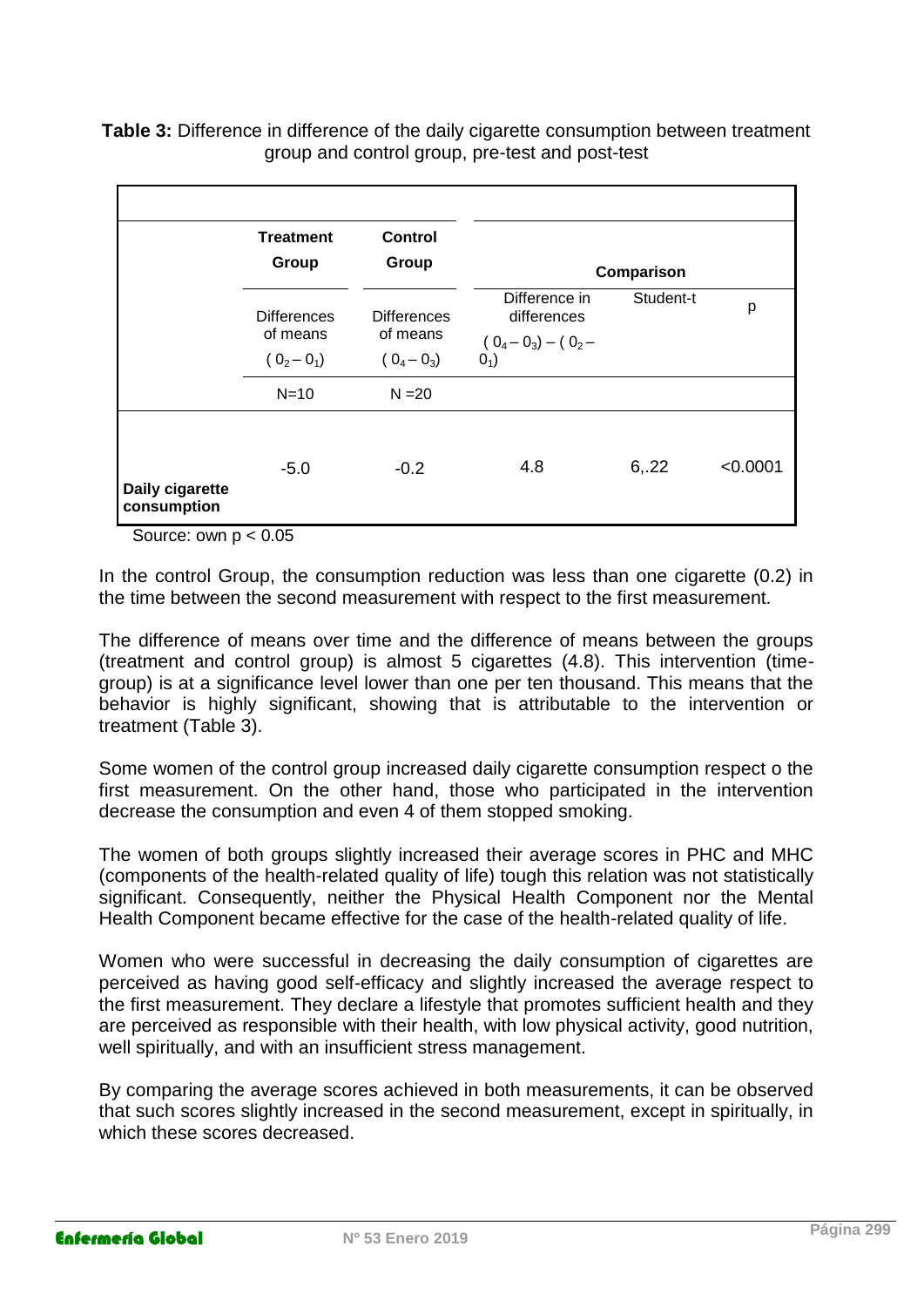Nicotine dependence also decreased. In the first measurement, they obtained 2.50 points in average and 1.10 in the second measurement. Women are perceived themselves less dependent on nicotine.

# **DISCUSSION**

Regarding the Structured Intervention implemented, it is posible to point out that as an effect of the intervention, women in the treatment Group decreased the consumption of daily cigarettes in an average of 5 cigarettes, unlike the control group, in which the decrease was less than 1 cigarette. Similar results were obtained in another long-term study<sup> (23)</sup>. Raich et al. (2015) <sup>(24)</sup> obtained very good results, though with a multicomponent therapy Group in groups that measured smoking abstinence at one moth, six months and 12 months.

The intervention that was developed in workshops of eight group sessions was effective, probably because it was based on strengthening the capacities of women in their role of self-care of their own health, as well as motivation actions for the change, analyzed by other authors  $(25)$ . Other researchers have carried out interventions in which people learn from themselves and find support mechanisms to perform a behavior change, realize that the behavior change is an important part of the identity as a person, confidence that one can be involved in healthy behavior through different provocative behaviors such as smoking, among others <sup>(26,27)</sup>.

The brief minimum intervention in smoking provided by professionals in appointments or health controls has resulted in good impact  $(28)$ . As the name says, the counseling is minimal or brief, but behavioral changes occur with more than one advice, because people require positive reinforcements in order to achieve certain behavior and if participating in a group there are better results due to social support <sup>(29)</sup>.

In addition, it is necessary first, before the intervention to assess the attitudes, beliefs and perceptions of smokers as well as a history of tobacco use and other biosociodemographic characteristics that will guide professional action.

There was n0 effect of the intervention on the perception of the physical or mental health of women smokers. This may indicate that the evaluation in three months can be a period too short to observe changes in this sense. In contrast, in a study, the positive impact on the quality of life of people was observed when they stopped smoking  $^{\left(10\right)}$ .

This can show that interventions start to have impact in the perception of people after a period of more than three months, which was the feasible time to perform the posttest.

There is no doubt that smoking is one of the main issues to be considered in health education, hopefully at early age, with an adequate planning, providing simple messages (about its effects and addiction processes among others) without being alarmist or sensationalist. The issue is to provide information so that people can make their health decisions <sup>(30)</sup>.

It is clear that tobacco is a licit drug and the smoking habit a chronic disease though with the potential to be reversed, with continuous professional action.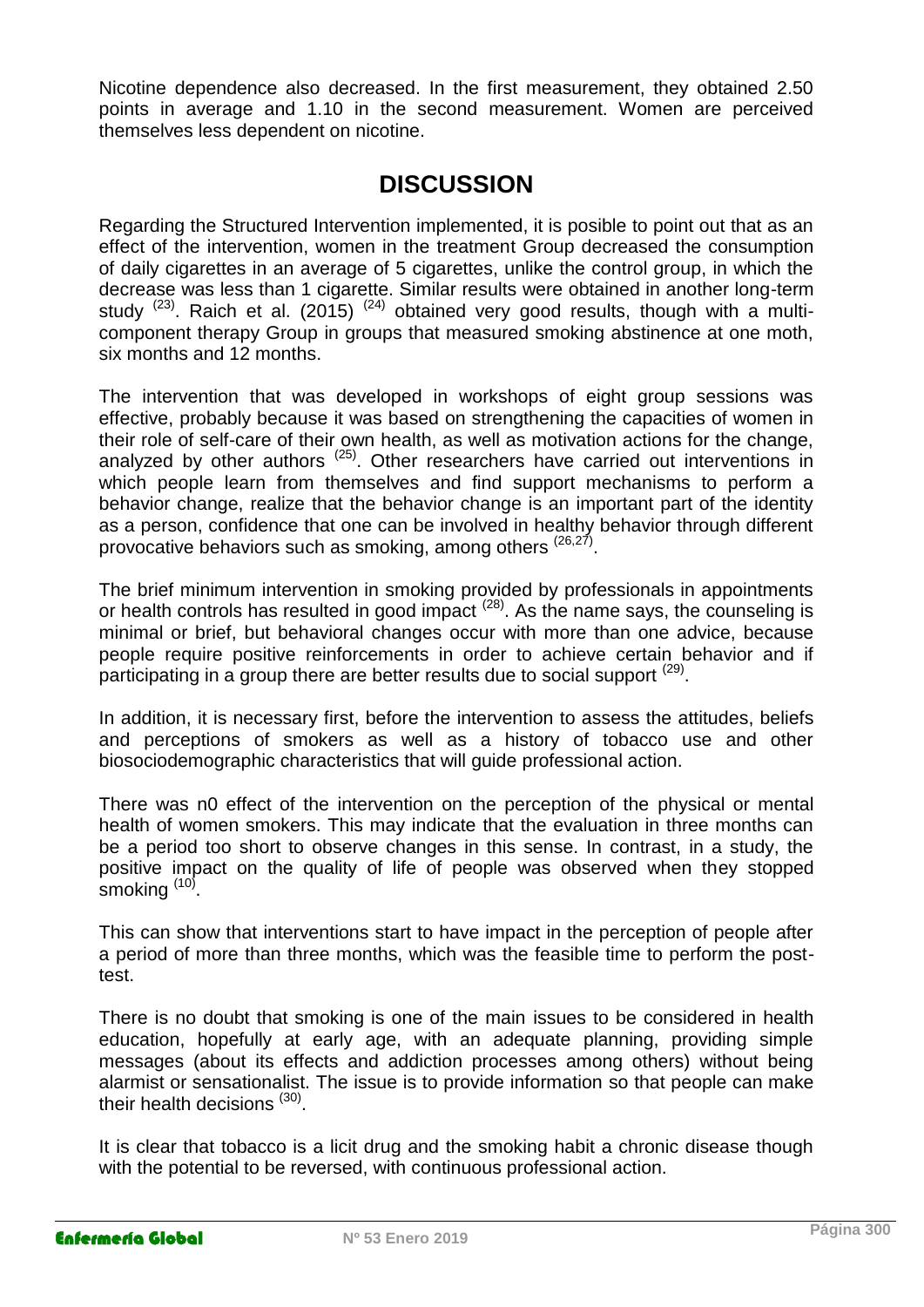# **CONCLUSIONS**

Structured intervention based on tools that provide health education and counseling with emphasis in the development of the self-efficacy of women smokers is effective in the decrease of the daily consumption of cigarettes.

For an intervention of this nature it is advisable that the groups are made up of 10-15 people that allow the participants to express themselves and to support themselves, producing with it a more pleasant and cozy environment. To carry out periodic reinforcements to achieve the cessation in order to avoid the relapses because the health benefits of the people smoking are gradually being given over time.

From the point of view of cost versus benefit, structured intervention is inexpensive with respect to the significant health benefits of women smokers.

## **REFERENCES**

1-Organización Panamericana de la Salud (OPS). Informe sobre Control de Tabaco para la Región de las Américas [Internet]. Washington: OPS; 2013.

2-Pathania V. Las mujeres y la epidemia de tabaquismo: cambiar la tendencia. Boletín de la Organización Mundial de la Salud. 2011;89:162-162.

3-Martín J, Clèries R, Lidón-Moyano C, González-de Paz L, Martínez-Sánchez J. Diferencias entre hombres y mujeres en la tendencia temporal de la mortalidad por cáncer de pulmón en España (1980–2013). Arch Bronconeumol. 2016;52:316-320.

4-Jiménez M. La Feminización del Consumo de Tabaco: ¿Convergencia o Desigualdad?. Revista Española de Drogodependencias. 2010; 35(3): 285-296.

5-Shallat L. Choque de discursos. El Feminismo y el control del tabaco. Revista mujer salud. 2010;1:61-65.

6-Regueira G, Suárez N, Jakimczuk S. Estrategias para el control del tabaco con perspectiva de género en América Latina. Salud pública Méx. 2010;52(2):315-320.

7-Organización Mundial de la Salud(OMS). Informe OMS sobre la epidemia mundial del tabaquismo, 2009. Consecución de ambientes libres de humo de tabaco[Internet]. Ginebra: OMS; 2010 [acceso 2016 julio 15]. Disponible en: http://www.who.int/tobacco/mpower/2009/es/

8-Pichón A, Bardach A, Caporale J, Alcaraz A, Augustovski F, Caccavo F, et al. Carga de Enfermedad atribuible al Tabaquismo en Chile. Documento Técnico IECS N° 8[Internet]. Buenos Aires: Instituto de Efectividad Clínica y Sanitaria; 2014. Disponible en: http://www.iecs.org.ar/wp-content/uploads/tabaquismo23-05-2014Chi-FINAL-1.pdf

9-SENDA. Décimo Primer Estudio Nacional de Drogas en Población General de Chile, 2014 [Internet]. Santiago: Observatorio Chileno de Drogas. Gobierno de Chile; 2015 278 p. Disponible en:http://corporacionesperanza.cl/wpcontent/uploads/2017/01/2014-SENDA-Estudio-Drogas-Poblacion-General.pdf

10-Goldenberg M, Danovitch I, IsHak W. Quality of life and smoking. Am J Addict. 2014; 23(6): 540–562.

11-Marqueta A, Nerín I, Jiménez-Muro A, Gargallo P, Beamonte A. Factores predictores de éxito según género en el tratamiento del tabaquismo. Gac Sanit. 2013;27(1):26-31.

12-Vinaccia S, Quiceno J. Calidad de Vida Relacionada con la Salud y Factores Psicológicos: Un Estudio desde la Enfermedad Pulmonar Obstructiva Crónica -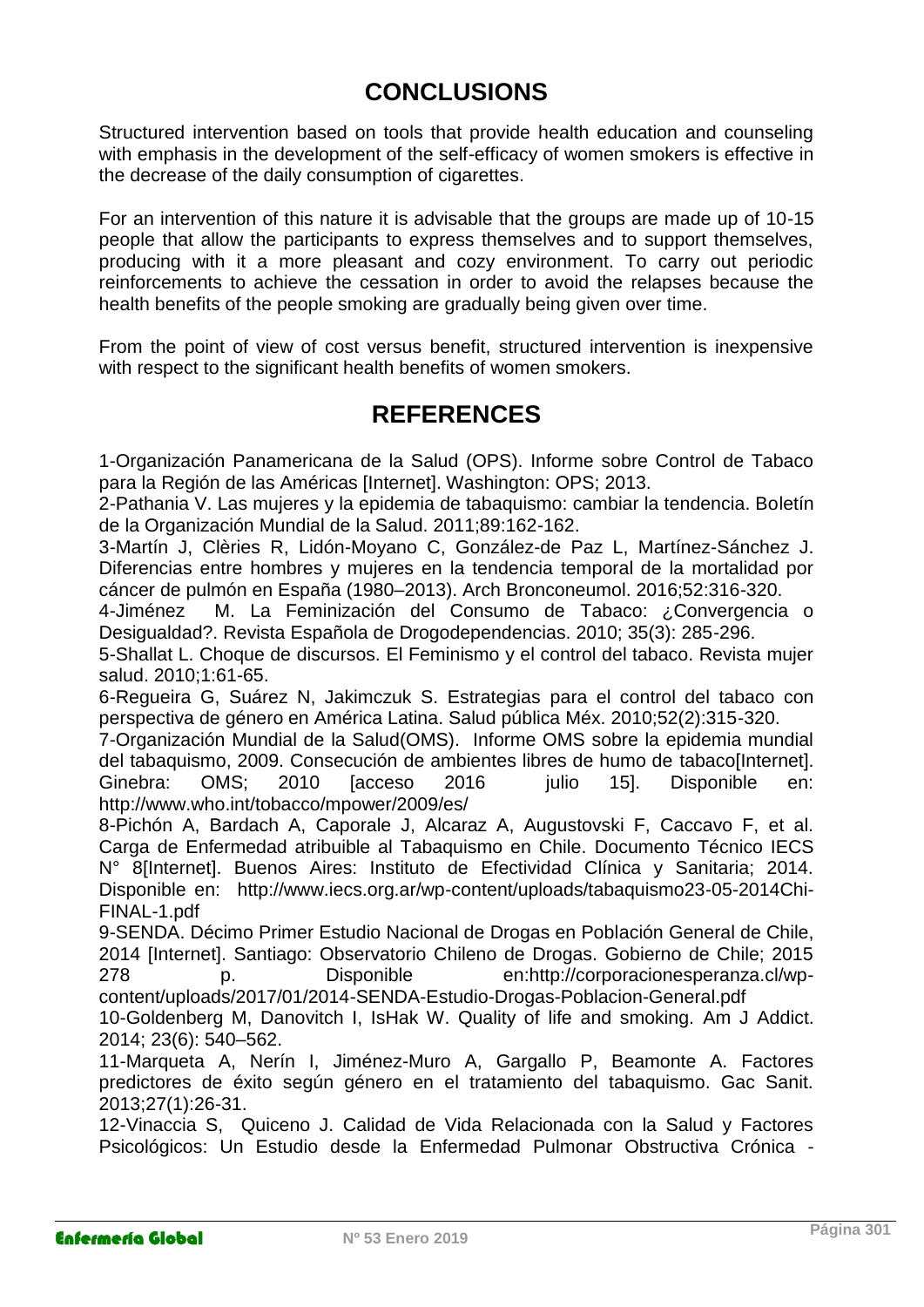EPOC. Terapia psicológica. 2011; 29(1): 65-75. https://dx.doi.org/10.4067/S0718- 48082011000100007

13-De Granda J, Solano S, Jiménez C. Intervenciones en tabaquismo en pacientes con enfermedades cardiovasculares. Aten Primaria. 2013;45(2):115-120.

14-Carreras J, Maldonado B, Quesada M, Sánchez B, Nerín I, Sánchez L. Tratamiento telefónico del tabaquismo. Factores predictivos de éxito. Medicina Clinica. 2012;138(6): 242-245.

15-Hernández R, Fernández C, Baptista P. Metodología de la Investigación. 5<sup>a</sup> ed. México: Mc Graw Hill; 2010. p.136.

16-Dimitrov D, Rumrill P. Pretest-Posttest designs and measurement of change. Work. 2003; 20(2):159-155.

17-Ware J, Sherbourne C. The MOS 36-item short-form health survey (SF-36). I. Conceptual framework and item selection. Med Care. 1992;30(6):473-483.

18-Schwarzer R, Bäbler J, Kwiatek P, Schröder K, Zhang J. The assessment of optimistic self-beliefs: Comparison of the german, spanish, and chinese versions of the general self-efficacy scale. Applied Psychology. 1997; 46(1): 69-88.

19-Walker S, Kerrer M, Pender N, Sechrist K. A Spanish languaje version of the Health Promoting Lifestyles. Nurs Res. 1990;39(5):268-273.

20-Becoña E, Lorenzo M. Evaluación de la conducta de fumar. Adicciones. 2004;16(Supl 2): 201-226.

21-Richmond R, Kehoe L, Webster I. Multivariate models for predicting abstention following intervention to stop smoking by general practitioners. Addiction. 1993;88(8): 1127-1135.

22-Fagerstrom K, Schneider N. Measuring Nicotine Dependence: A review of the Fagerstrom tolerance questionnaire. J Behav Med. 1989;12(2):159-182.

23-Marqueta A, Nerín I, Gargallo P, Beamonte A. Diferencias de género en el éxito al dejar de fumar: resultados a corto y largo plazo. Adicciones. 2017;29(1):13-21.

24-Raich A, Martínez J, Marquilles E, Rubio L, Fu M, Fernández E. Smoking cessation after 12 months with multi-component therapy. Adicciones. 2015;27(1):37-46.

25-Moore P, Pavié J, Véjar L, Corvalán MP. Consejería y Entrevista Motivacional para reducir el consumo de tabaco. Rev. chil. enferm. respir. [Internet]. 2017 Sep [citado 2017 Dic 26] ; 33( 3 ): 193-200. Disponible en: http://www.scielo.cl/scielo.php?script=sci\_arttext&pid=S0717-

73482017000300193&lng=es. http://dx.doi.org/10.4067/s0717-73482017000300193.

26-Alba L, Murillo R, Castillo J. Intervenciones de consejería para la cesación de la adicción al tabaco: Revisión sistemática de la literatura. Salud Publica Mex. 2013;55(2):196-206.

27-Jiménez C, Buljubasich D, Riesco JA, Acuña A, de Granda J, et al. [Using PICO](http://www.sciencedirect.com/science/article/pii/S1579212917302987)  [Methodology to Answer Questions About Smoking in COPD Patients.](http://www.sciencedirect.com/science/article/pii/S1579212917302987) Archivos de Bronconeumología (English Edition), 2017;53(11):622-628. https://doi.org/10.1016/j.arbres.2017.04.012

28-Ortega J, Perales J, Cárceles A, Sánchez M, Villalona S, Mondejar P. Seguimiento a largo plazo de un programa de prevención y cesación tabáquica en pacientes con fibrosis quística. Adicciones. 2016;28(2):99-107.

29-Bello S, Chamorro H. Tratamiento Grupal Intensivo del Tabaquismo. Rev. chil. enferm. respir. [Internet]. 2017 Sep [citado 2017 Dic 26] ; 33( 3 ): 204-205. Disponible en: http://www.scielo.cl/scielo.php?script=sci\_arttext&pid=S0717- 3482017000300204&lng=es. [http://dx.doi.org/10.4067/s0717-73482017000300204.](http://dx.doi.org/10.4067/s0717-73482017000300204)

30-Melo DS, Jaimes ML. Autoeficacia, actitud hacia el consumo de drogas y salud percibida de niños escolarizados. Hacia promoc. salud. 2015; 20(2): 118-131. DOI: 10.17151/hpsal.2015.20.2.9